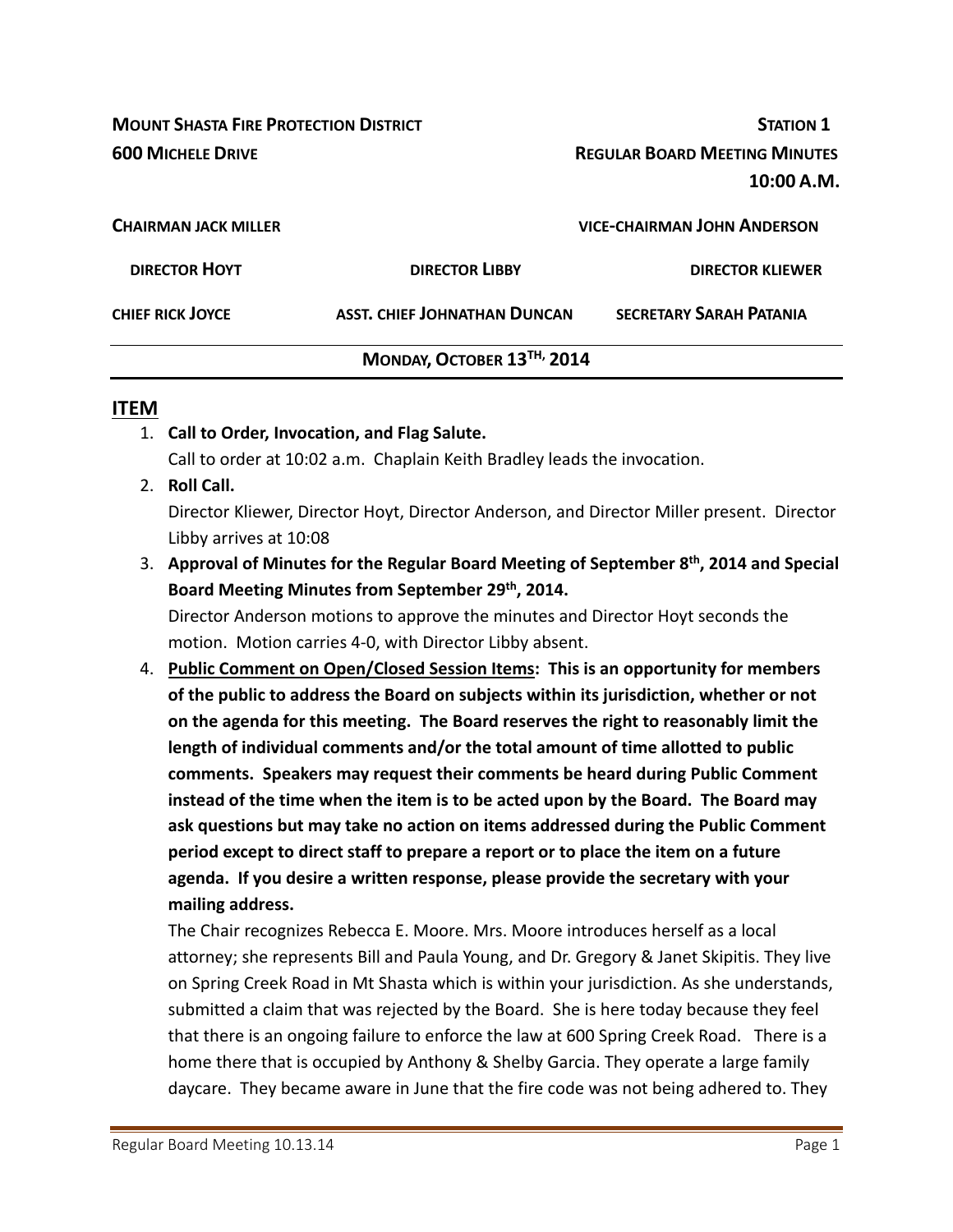have a daycare is on the second floor. 1015.7 Code states that there should be a sprinkler system. She sent a letter on October  $2<sup>nd</sup>$ . Does not know if the Board received the letter. She is a concerned citizen, and wants it reflected on the minutes that she is here, and wants to know if there is a variance, but is not aware there is one. She is concerned and wants to let the Board know that she will be here every month until the law is enforced. She is here to raise the issue and would like a written response, and would like to talk with anyone of you about this and there are 14 kids there. If a fire comes through, what happens? She is a lawyer, and a local citizen. The parents do not know that the fire code is not being adhered to. It was your H&C in 2012. She would like a written response. She is not trying to cause trouble, she is trying to save some kids.

Director Anderson confirms that the only issue is with the sprinklers and not with the road.

Rebecca E Moore, states that this is the only issue that pertains to the District. Her clients don't want to sue the District; they just want the law enforced. They are parents, they are parents and grandparents, and don't want a fire hazard near their home. They were not aware of this issue until June.

Rebecca E Moore states that she has not gotten anywhere with the Chief. Her clients had to hire an expert to be able to comply. The Code states that they have to have two exits from the top floor, which they have complied with, and they also have to have the fire code enforced. She states that she is putting the District on notice. Clients will start coming to the meetings until they can receive satisfaction.

Dave Libby thanks Rebecca E Moore for coming and understands her position. He advises the Board not to comment on this issue until we contact County Counsel. He needs to see the document before responding.

Director Anderson asks if the clients are neighbors. And do they have children there? She states that they are adjacent, and they do not have children at this daycare. Rebecca E Moore states that she is concerned that there is a conflict of interest due to the Chief having a child at the daycare.

Chief Joyce states that his children are 19 and 15. He also has some information; and that she is correct on the fire code. There was a mess up with the fire department, building department, and the company in Chico.. There has been a problem with the building code. The department in Chico is asking them to do a re-inspection. They will have three options. Move their daycare to the first floor, only have 8 children so that they are not a large family daycare, or putting sprinklers in. He has just received the inspection form from Social Services. He plans on doing the re‐inspection next week some time.

Rebecca E Moore states that this is wonderful.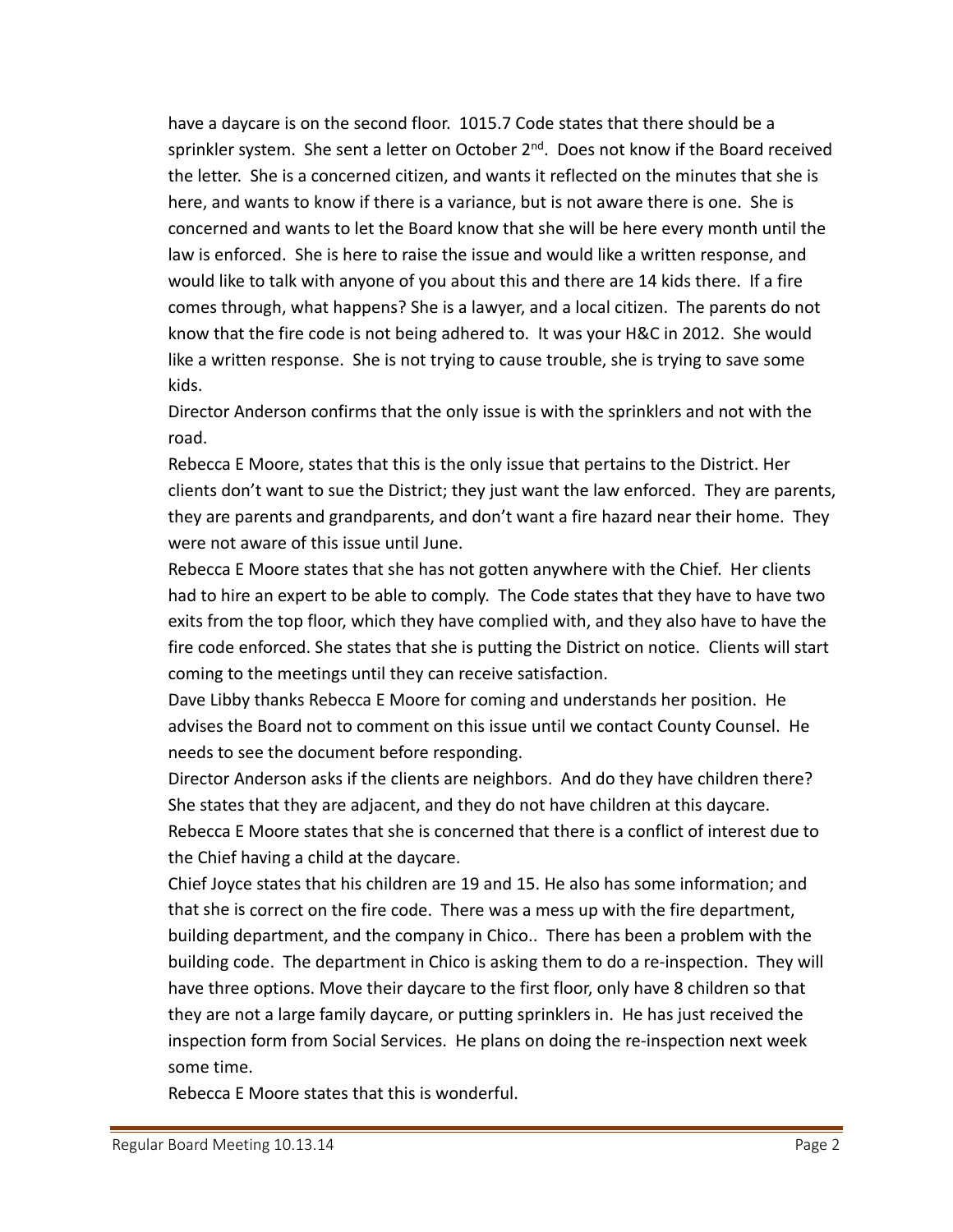Chief Joyce states that he talked to Greg Plucker at the planning department this morning. He confirmed this as well. The confusion was that the building department read the code as they have to have two exits and require them to put stairs in. His assumption was that the building department signed off on it, and the fire code is confusing, so he screwed up on this part where they say that they cannot have it on the second floor and is attempting to fix it. However, it is going to be up to the Garcia's now as to what option they want to take.

Rebecca E Moore states that if they move everything down to the first floor it will be acceptable.

They don't have to have two exits for the sprinkler system. Do they want to have sprinkler system or do they want to move to the first floor.

Rebecca E Moore asks if he anticipates which day this will be.

Chief Joyce states that he is going to try to go out Thursday or Friday of this week. He hasn't talked to the Garcia's yet. If he gets an answer, he will forward it on to her. Rebecca E Moore states that she would appreciate that.

Chief Joyce hopes that this sets her mind at ease, and that he does not know the Garcia's outside of the inspection that he performed.

Rebecca E Moore states that she believes him, it is just that it is a small community, and that the rumor mill flies.

Chief Joyce states that it doesn't matter if they sign a petition, that the code is the code. Rebecca E Moore thanks him.

Director Anderson thanks her, and appreciates her to come to the Board.

Rebecca E Moore thanks the Board for their response, and their action.

Director Libby asks who is representing us.

Chief Joyce states that County Counsel is not representing us.

Director Miller thought that it was County Counsel.

Secretary Patania states that our representative is Bob Hunt, who works with Golden State Risk Management.

Chief Joyce states that she is concerned if something happens. He has also talked to Social Services.

# 5. **Cash Report ,**

\$44,466.92 Total Interfund Cash as of September  $30<sup>th</sup>$ , 2014.

# 6. **Old Business and Board Directives from Previous Meetings**

# 6a. **Discussion and Possible Action to review Five‐Year‐Plan, update and make changes as needed.—Director Libby**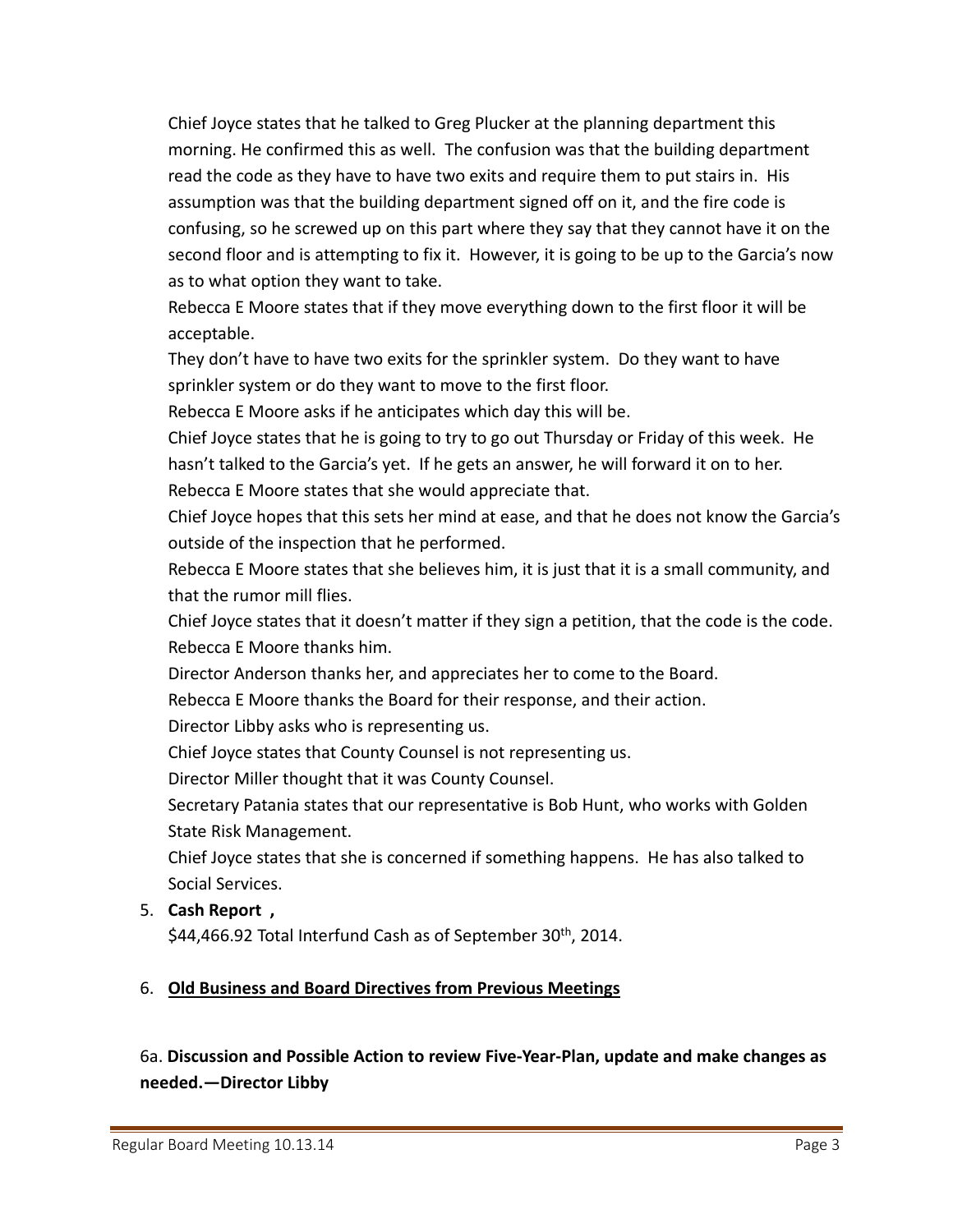Director Anderson states that we need to meet with Chief Joyce to bring it current and look at opportunities for liability.

Director Libby states that the last time we discussed this that they had mentioned wanting to leave in what was accomplished with what was done, and what date. He refers to page five with grants, establishment of fee for cost recovery. Do you want to leave this and say complete, or compliant, or do we just want to take it out.

Director Anderson asks why we would not want to leave certain items in.

Director Kliewer states that it may be good to leave it in, and put the date in that it was accomplished to show progress. If someone was coming to review it, they could see the items are complete, and also ones that still need work.

Director Anderson states that he agrees with this.

Director Kliewer asks if we can address one to five issues today, and then bring it back to the Board next month.

Director Libby states that there are only three or four items— on page 7 is the next one. He then reviews these items. #1c, which is complete.

Director Libby was wondering about Fire Prevention Education.

Chief Joyce states that the one in the packet is page 6.

Director Libby also states that the item about the newspaper is complete.

Director Anderson asks if we should change the item that refers to "current volunteer staffing".

Director Libby states to take out the word "current."

Chief Joyce states that as soon as the ISO inspection is done, that he want to completely redo this.

Director Libby discusses the item about including houses that re not within our boundaries. We are going to have to go through the planning department, and this will cost a lot of money.

Chief Joyce states that when they create the boundary line for the District, that they are not in the boundary. We have heard from the auditor's office, and we cannot just add them to the special assessment without going through the County.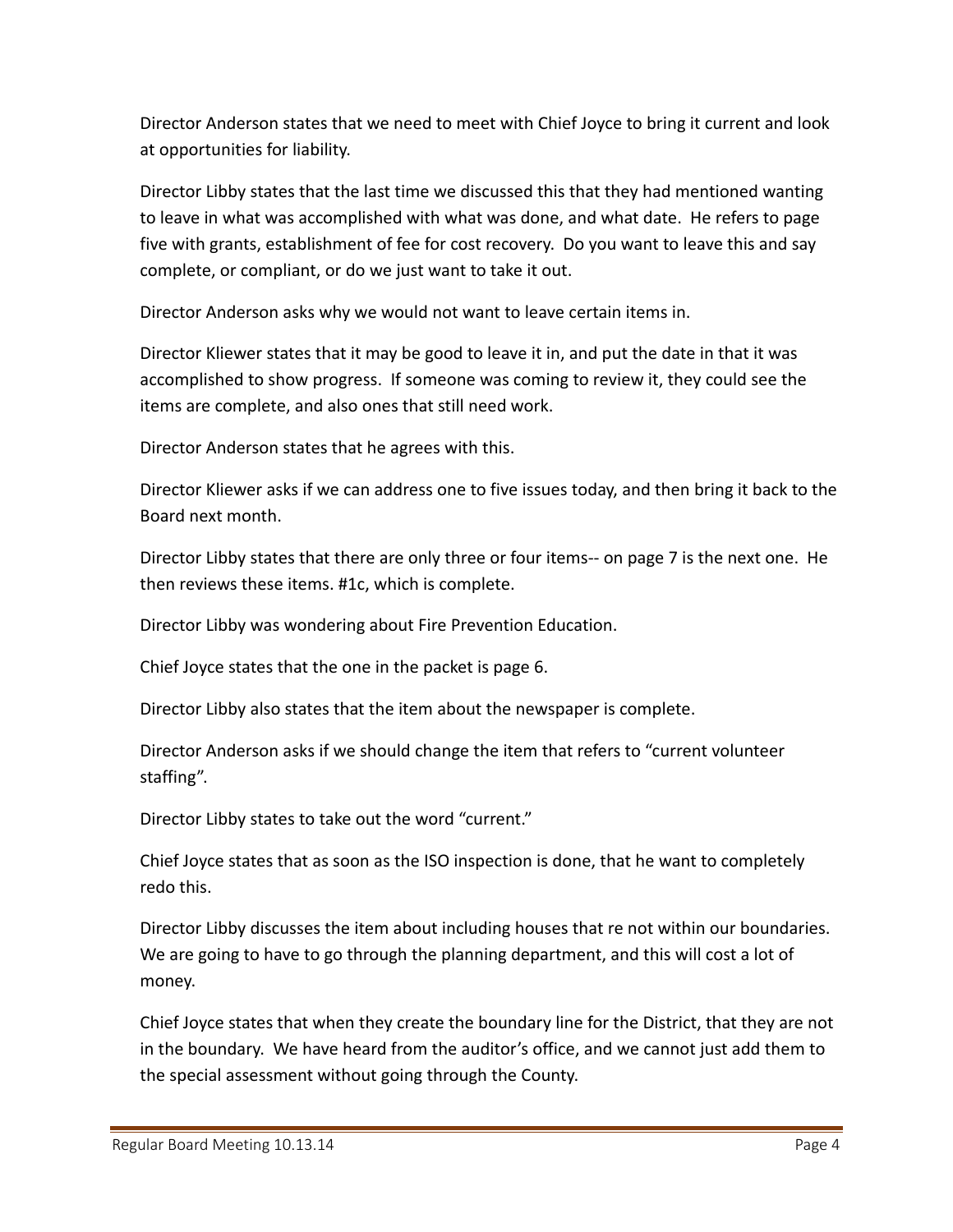Director Libby then discusses the item about maintaining the ISO rating. He would like to have a meeting this week with Chief Joyce.

Chief Joyce states that Tuesday afternoon, or Wednesday would work of this week.

Director Libby states that he and Chief Joyce will go through the document and look at it and bring back a draft to the Board. They want to update the Wildland Engine, and to look at a Water Tender as well. He asks that the Board think of any other assets they would like to add.

# 6b. **Discussion and Possible Action on reviewing potential PTO policy.—Director Libby**

Director Libby would like the Board to review the proposed policy. We have discussed the policy some time ago, but there is no record of this being passed.

Chief Joyce states that it was never passed because they have not had the chance to discuss it.

Director Miller tables this item to the next month so the Board can review the proposed policy, and also so that Director Libby and Chief Joyce can meet to discuss it.

### 6c. **Quarterly update on Stale‐Dated Warrants—Secretary Patania**

Chairman Miller turns this portion over to the Secretary.

Secretary Patania states that there are two stale‐dated warrants that were sent to us this quarter. A letter was sent to one with an affidavit to claim, but we have no forwarding address for the second individual.

Chief Joyce states that it amounts only to \$30 or so.

Director Anderson asks if these are the only stale‐dated warrants we have.

Secretary Patania states that they are the only ones we have this quarter.

Director Libby asks if we should take this item off the agenda until further notice.

Secretary Patania states, through the chair, that since the auditor's office sends these notices out on a quarterly basis that she understood previously that she would report out on this on a quarterly basis.

Director Libby states that this sounds good.

#### 7. **NEW BOARD BUSINESS AND POSSIBLE ACTION**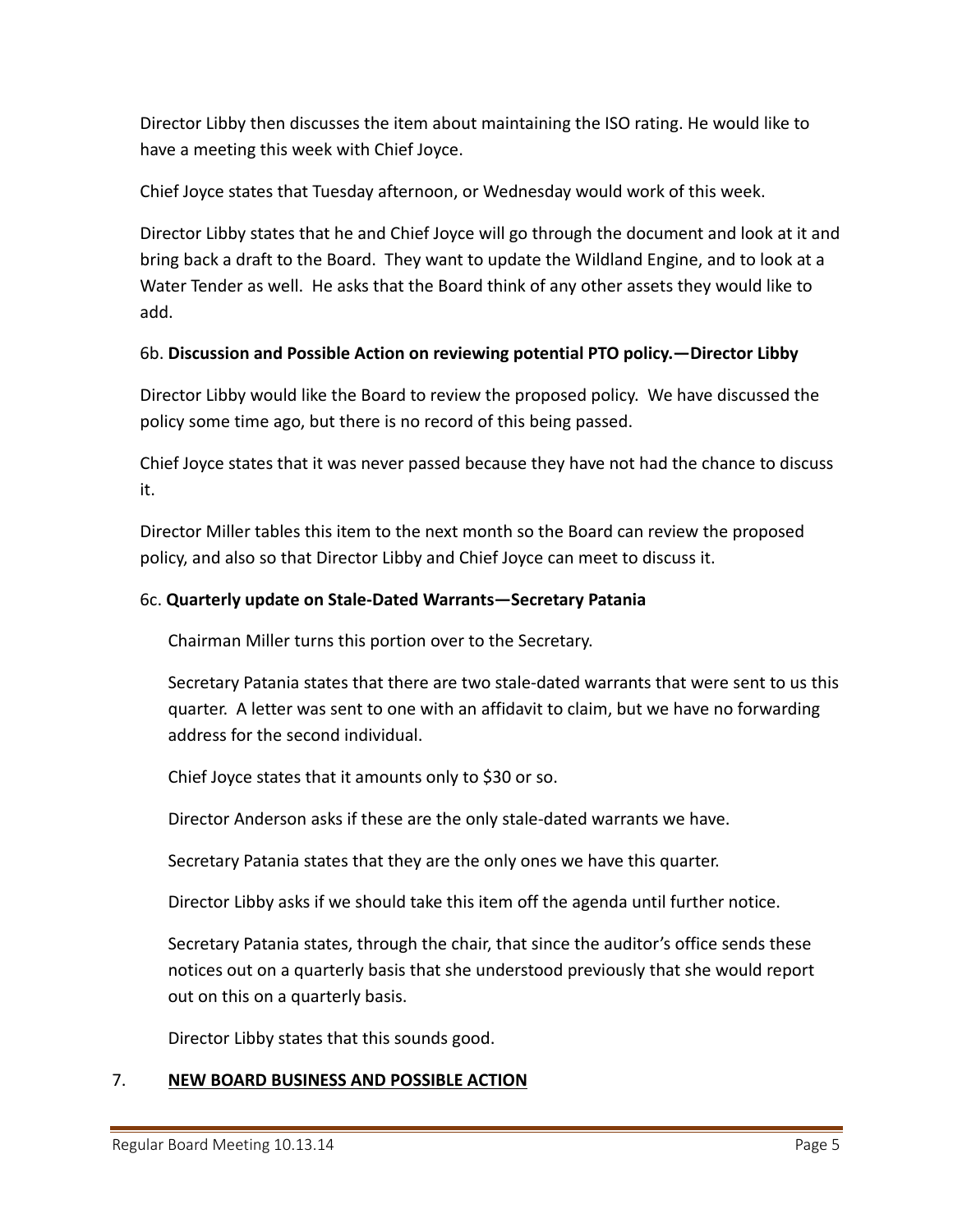# **7a. Discussion and Possible Action on approving bid for 20 complete sets of turnouts with FEMA grant# EMW‐2013, FO‐05919.—Chief Joyce**

Chief Joyce states that we combined the bid process with Mt Shasta City since it is stricter, and went out to bid with them, and got the sealed bids on Friday, October 10th at the City, and reviewed them with the Finance Officer, Muriel Howarth Terrell. Cascade Fire was the winning bid, and they will be in the process of getting sized in the next couple weeks. Director Libby asks if we need to approve something.

Chief Joyce states that our portion is 5% of the total which is approximately \$2900.

Director Miller asks when they will get this order.

Chief Joyce states that it takes about 30‐45 days to manufacture them.

Director Kliewer asks if there is a guaranteed warranty on the life of the turnouts.

Chief Joyce states that the turnouts have a 5 year warranty. We would go through the sales representative to replace them.

Director Miller states that they are a reputable company.

Chief Joyce adds that they are about as local of a company as you can get, with their office in Medford. There were a couple bids that were taken out because of customer service.

#### **7b. Discussion and Possible Action on reviewing Measure E (GANN).—Director Kliewer**

Director Kliewer states that we are almost to the election, and wanted to see if the Board wants to purchase some positive advertising, banners, etc…political signs. He was wondering if the auxiliary would be able to pay for this.

Director Libby states that he is not sure that they cannot do this through the auxiliary due to their bylaws.

Director Anderson wonders if we want to do this, since this is a slam dunk.

Director Kliewer just wanted to bring this forward since we are in the last few weeks prior to the election. He refers to a flyer that we put out last time. He also was not sure if we did any handwritten signs last time.

Secretary Patania looks up the signs online—100 lawn signs would be \$199.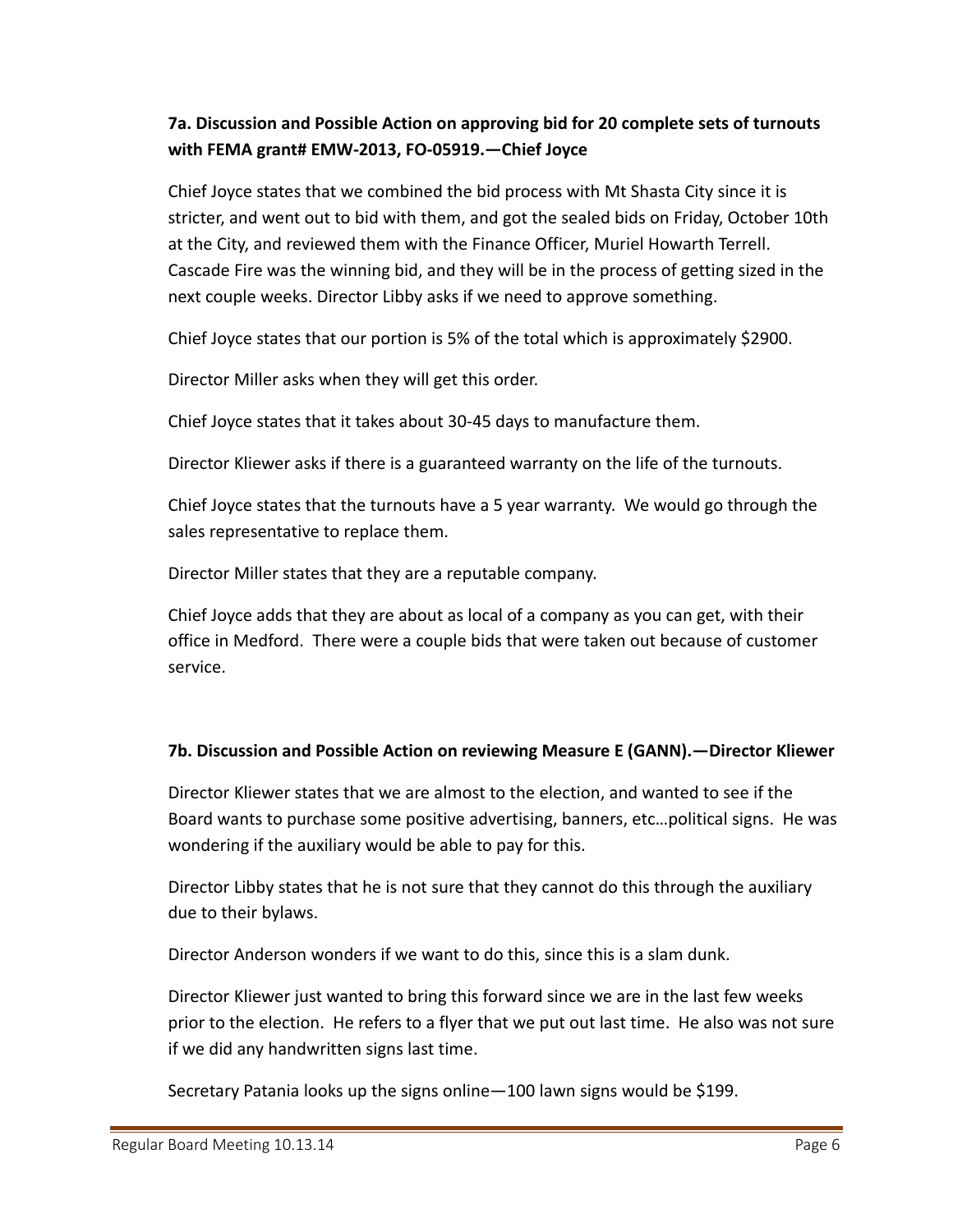The Board discusses a few of their options, and they are not sure that that they want to pay to advertise.

Chief Joyce states that if the GANN does not get approved we go back down to approximately \$170,000.

Director Libby reads the ballot to confirm how it is written. He states that we can put "Yes on Measure E" Not a tax increase. He can get some poster boards out and advertise so that it will not cost us anything.

Director Kliewer states that something simple, with limited signage is a good idea.

Chief Joyce suggests "Vote Yes on Measure E—"This is not a tax increase".

**8. Next regularly scheduled Board Meeting is November 10th, 2014.**

### **9. Chief's Report and MSFPD Information Report to the Board—Chief Joyce**

Chief Joyce reads from the Chief's Report. (See Chief's Report from September 2014) Six calls were auto and mutual aid. The auto‐aid number does not reflect the City since they both respond to calls together. So every other department besides the City. He also reads a letter from Chris Pitts, who was the Fire Captain for the Mill Group. It details his appreciation for the District's hard work on the Boles Fire. He also reads the training information from Assistant Chief Duncan. Their trainings have included WUI‐ (Wildland Urban Interface) training and hose‐line deployment. The training tower has been cleaned up as well. They also have been doing orientation on various water sources.

ISO requires 14 hours a week for training for volunteers, per firefighter. The strange thing is, if he has two people and they have to take an 80 hour class, it covers the both of them. They don't want to see each person. They are logging any teaching, and any kid that is in the academy so that this is in our training records. ISO will be here tomorrow at 0900. They have completed the pre‐plans. There are 49 non‐residential buildings in the District. This includes commercial, assemblies (churches), and storage units. Director Miller asks if this refers to buildings that are unoccupied.

Chief Joyce states that they have pre‐plans of all buildings, and they are on the iPads in the rigs.

Director Anderson asks if they share with the City.

Chief Joyce states that we have pre‐plans from Castella to Weed. The water map has also been finished.

Director Kliewer asks if he has a 1500 gallon water tank on his property, and asks if it would help the District.

Chief Joyce states that he would just have to add a connection for them to draft out of.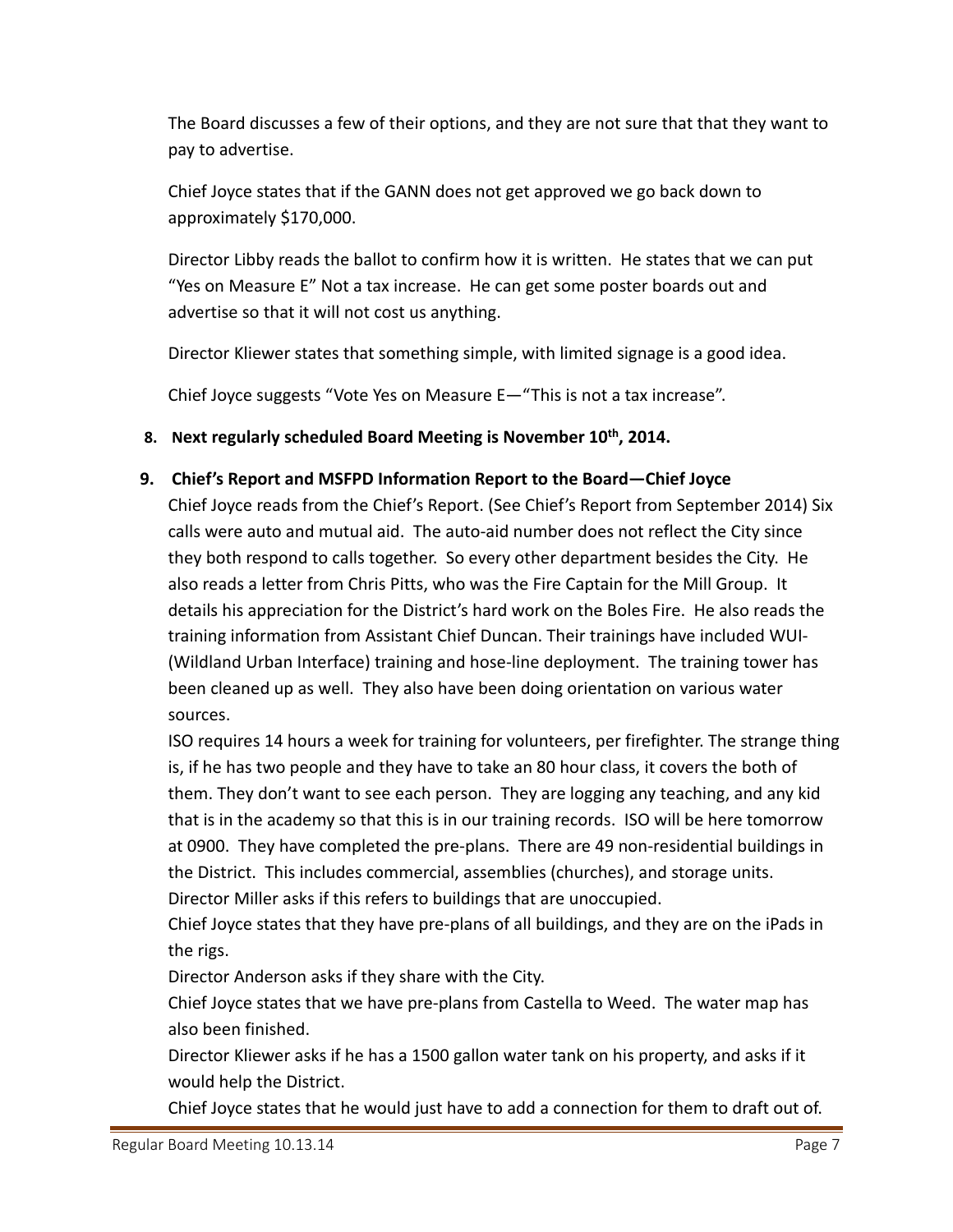Chief Joyce also mentions that he will be attending training at the Reno fire show next week.

Director Kliewer asks if we have any renewed interest in volunteers.

Chief Joyce states that the fire in Weed has had the reverse effect. Cal Fire hired several rookies. We have heard that many won't come back after that. He is not sure what this is going to do for volunteers. Evan Caldwell is a new volunteer who is in the academy and a sleeper on the department.

Director Libby asks if Veteran's Day is observed on Monday the 10<sup>th</sup>.

Secretary Patania states that it is observed on Tuesday the 11<sup>th</sup>.

# **10. Discussion and Possible Action on Accepting Donations/MSFPD Association Updates— Director Libby.**

Director Libby states that the auxiliary is going to pay for the iPads for 4640 and 4612, for a total of \$1,375.48

Chief Joyce adds that the MES bill is the correct bill.

Director Libby makes a motion to accept the donation from the association, and Director Hoyt seconds the motion. Motion carries 5‐0 with full Board participation.

### **11. Mt Shasta Fire Protection District Newspaper article—Monthly Review**

Secretary Patania hands out the updated article that includes Mt Shasta Fire instead of Mt Shasta Fire Protection District.

Director Anderson asks if there will be more.

Chief Joyce states that Matt Melo does want to add more as winter approaches.

Director Libby asks if we want to detail that it is Mt Shasta City and District together. Chief Joyce states that through our MOU we are "Mt Shasta Fire".

Director Kliewer thinks it is good to make a distinction because they are two separate entities. He understands that as a fire department they are one, but we need to let the public know.

Director Libby states that we work together as one, but we are still two separate entities. Director Miller adds that this includes billing.

Director Anderson also mentions that this public communication needs to differentiate the two, which will show that the two are working together.

Director Kliewer states that within the fire service it is excellent, but it is important for the public to be informed that the two separate entities are working together.

Chief Joyce suggests "Mt Shasta City and District Fire". He adds that Secretary Patania is going to add a blurb introducing the two joined departments.

Secretary Patania states that once we introduce it this way, then perhaps we won't have to continue the heading as separate departments.

Director Libby states that we might need to differentiate it for a few months.